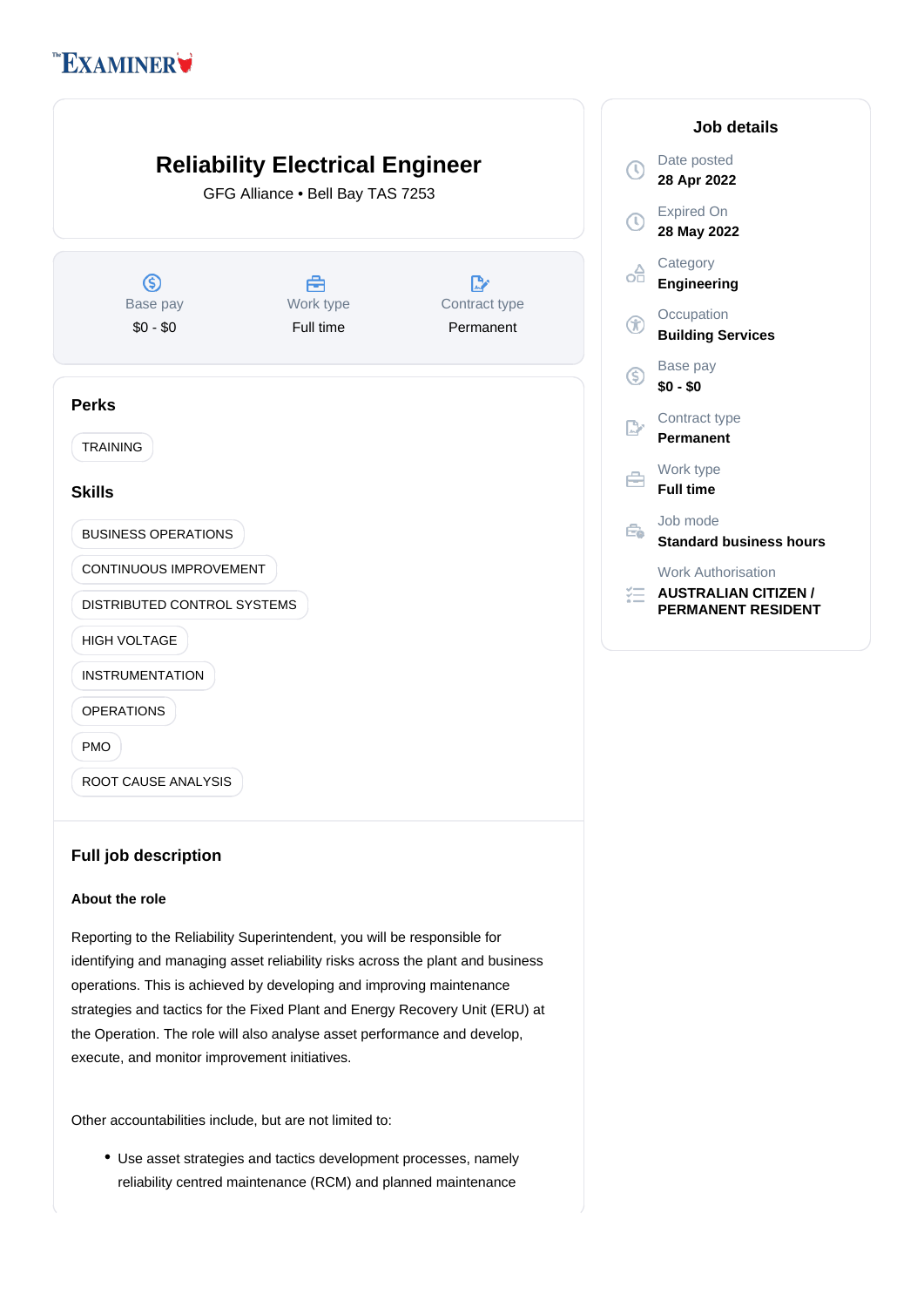optimization (PMO) to identify maintenance required for achieving asset reliability and for developing accurate maintenance budgets

- Ensure all equipment requiring legislative and statutory inspections and/or maintenance is identified and captured in SAP
- Ensure adequate information for executing maintenance strategies and tactics is captured in task lists and work instructions for performing precision maintenance in a safe, efficient and effective manner
- Lead defect elimination (DE) initiatives by analysing asset and maintenance data to identify and prioritize opportunities for improvement, and use root cause analysis (RCA) methodologies to identify root causes
- Facilitate root cause analysis (RCA) for events which significantly impact asset reliability and maintainability at the Operation and implement permanent corrective actions that decrease the probability of reoccurrence
- Oversee the continuous and effective management of critical risk areas (like arc flash risks);
- Assess and action asset health data for critical equipment to improve plant and equipment reliability
- Utilize a metrics dashboard to report asset reliability performance and to verify that continuous improvement is occurring
- Develop, perform and coordinate High Voltage Switching Operations
- Champion safety through observation, intervention and direction for the development and execution of safety improvements

### **About your experience**

You are a results focused individual with a strong focus on safety and quality. You will have excellent communication and interpersonal skills to establish and maintain effective working relationships with multiple groups of internal stakeholders, contractors and other specialists.

You will also have:

- Tertiary qualification in Electrical Engineering
- Relevant post-secondary certificates required for respective trade / work discipline in local jurisdiction
- Detailed knowledge of principles and concepts related to operating and maintaining Fixed Plant and HV reticulation assets
- Experience working with Distributed Control Systems, Instrumentation, AC/DC Motors, Electronic Drives, Protection Relays and PLC's
- Training and/or exposure to root cause analysis (RCA) techniques, reliability centered maintenance (RCM) and planned maintenance optimization (PMO) processes
- Experience with SAP

#### **About our team**

GFG Alliance has an agile, entrepreneurial culture with high energy, strong levels of ambition, and sustainable growth plans. This brings opportunities for